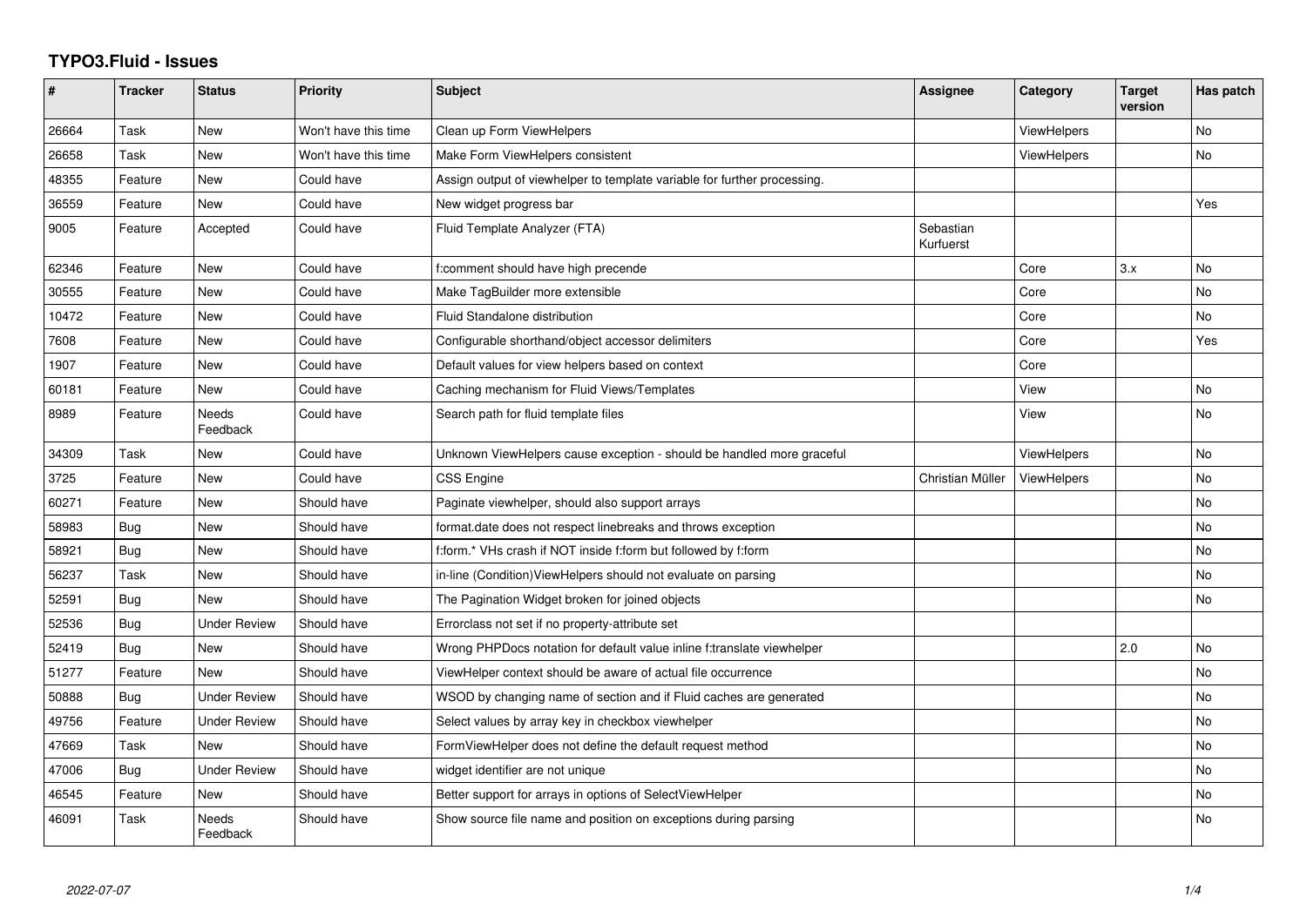| ∦     | <b>Tracker</b> | <b>Status</b>            | <b>Priority</b> | <b>Subject</b>                                                                                              | <b>Assignee</b>        | Category | <b>Target</b><br>version | Has patch |
|-------|----------------|--------------------------|-----------------|-------------------------------------------------------------------------------------------------------------|------------------------|----------|--------------------------|-----------|
| 45345 | Feature        | <b>Needs</b><br>Feedback | Should have     | Easy to use comments for fluid that won't show in output                                                    |                        |          |                          |           |
| 45153 | Feature        | New                      | Should have     | f:be.menus.actionMenuItem - Detection of the current select option is insufficient                          |                        |          |                          | No.       |
| 43071 | Task           | <b>New</b>               | Should have     | Remove TOKENS for adding fallback teplates in B                                                             |                        |          |                          | No.       |
| 42743 | Task           | New                      | Should have     | Remove inline style for hidden form fields                                                                  |                        |          |                          | No        |
| 42397 | Feature        | <b>New</b>               | Should have     | Missing viewhelper for general links                                                                        |                        |          |                          | No        |
| 40081 | Feature        | New                      | Should have     | Allow assigned variables as keys in arrays                                                                  |                        |          |                          | No        |
| 38130 | Feature        | New                      | Should have     | Checkboxes and multiple select fields should have an assignable default value                               |                        |          |                          | No        |
| 33215 | Feature        | New                      | Should have     | RFC: Dynamic values in ObjectAccess paths                                                                   |                        |          |                          | No        |
| 28554 | Bug            | New                      | Should have     | (v4) implement feature flag to disable caching                                                              |                        |          |                          | No        |
| 28553 | Bug            | New                      | Should have     | improve XHProf test setup                                                                                   |                        |          |                          | No        |
| 28552 | Bug            | New                      | Should have     | (v5) write ViewHelper test for compiled run; adjust functional test to do two passes<br>(uncached & cached) |                        |          |                          | No        |
| 28550 | Bug            | <b>New</b>               | Should have     | (v4) make widgets cacheable, i.e. not implement childnodeaccess interface                                   |                        |          |                          | No        |
| 28549 | Bug            | New                      | Should have     | make widgets cacheable, i.e. not implement childnodeaccess interface                                        |                        |          |                          | No        |
| 13045 | Bug            | New                      | Should have     | Entity decode of strings are different between if-conditions and output of variable                         |                        |          |                          |           |
| 9514  | Feature        | <b>New</b>               | Should have     | Support explicit Array Arguments for ViewHelpers                                                            |                        |          |                          |           |
| 3291  | Feature        | Needs<br>Feedback        | Should have     | Cacheable viewhelpers                                                                                       |                        |          |                          | No        |
| 55008 | Bug            | <b>Under Review</b>      | Should have     | Interceptors should be used in Partials                                                                     | Christian Müller       |          |                          | No        |
| 37095 | Feature        | New                      | Should have     | It should be possible to set a different template on a Fluid TemplateView inside an<br>action               | Christopher<br>Hlubek  |          |                          | No        |
| 52640 | Feature        | <b>Under Review</b>      | Should have     | Create an UnlessViewHelper as opposite to the IfViewHelper                                                  | Marc Neuhaus           |          |                          | No        |
| 28551 | <b>Bug</b>     | Accepted                 | Should have     | (v4) backport VHTest                                                                                        | Sebastian<br>Kurfuerst |          |                          | No        |
| 46257 | Feature        | <b>Under Review</b>      | Should have     | Add escape sequence support for Fluid                                                                       |                        | Core     |                          | No.       |
| 39990 | Bug            | New                      | Should have     | Same form twice in one template: hidden fields for empty values are only rendered<br>once                   |                        | Core     |                          | No        |
| 32035 | Task           | New                      | Should have     | Improve fluid error messages                                                                                |                        | Core     |                          | Yes       |
| 4704  | Feature        | New                      | Should have     | Improve parsing exception messages                                                                          |                        | Core     |                          |           |
| 3481  | <b>Bug</b>     | New                      | Should have     | Use ViewHelperVariableContainer in PostParseFacet                                                           |                        | Core     |                          | No        |
| 12863 | <b>Bug</b>     | New                      | Should have     | Attributes of a viewhelper can't contain a '-'                                                              | Sebastian<br>Kurfuerst | Core     |                          | No        |
| 33394 | Feature        | Needs<br>Feedback        | Should have     | Logical expression parser for BooleanNode                                                                   | <b>Tobias Liebig</b>   | Core     |                          | No        |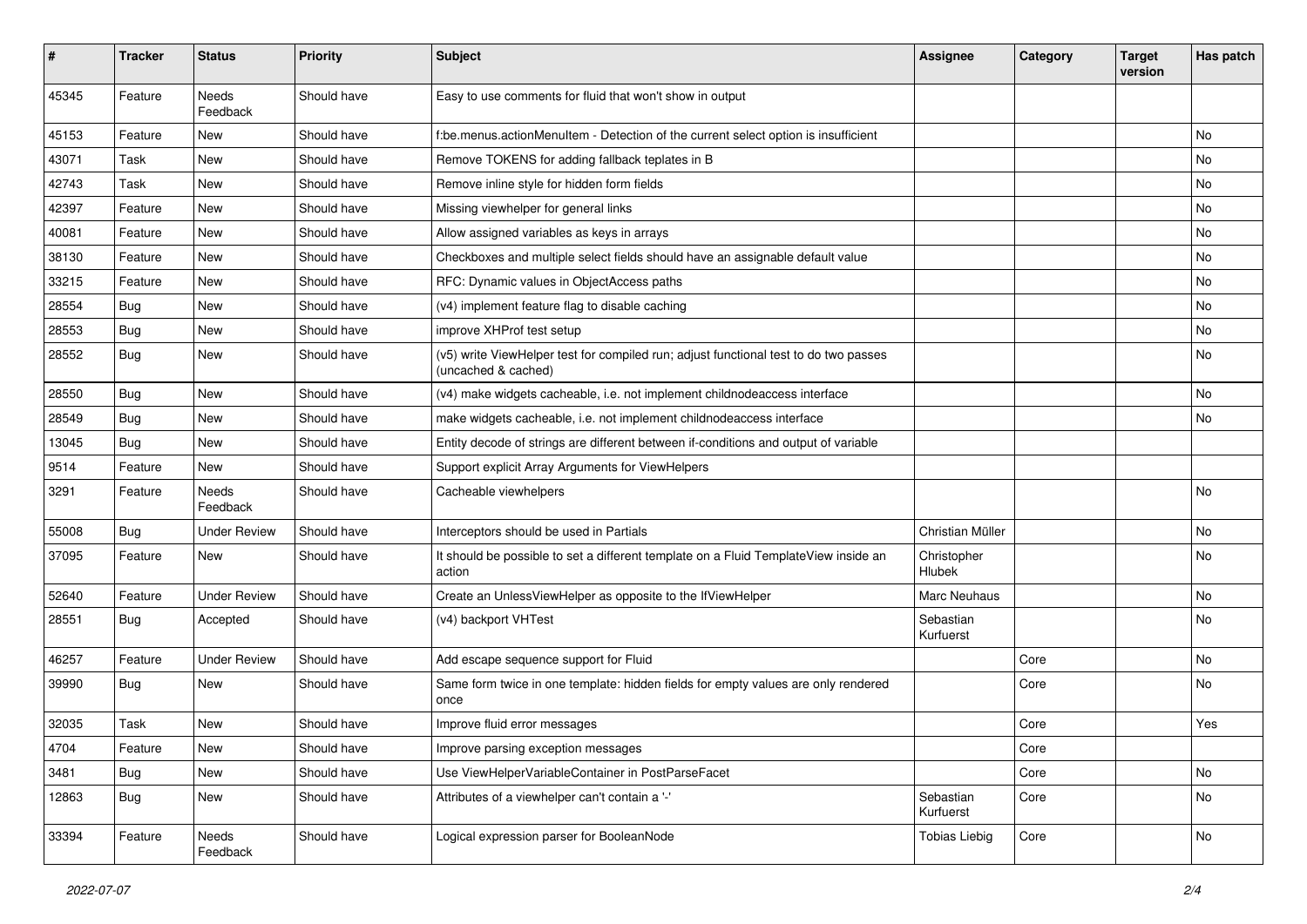| #     | <b>Tracker</b> | <b>Status</b>            | <b>Priority</b> | <b>Subject</b>                                                                                         | Assignee                    | Category           | <b>Target</b><br>version | Has patch |
|-------|----------------|--------------------------|-----------------|--------------------------------------------------------------------------------------------------------|-----------------------------|--------------------|--------------------------|-----------|
| 46289 | <b>Bug</b>     | <b>Needs</b><br>Feedback | Should have     | Enable Escaping Interceptor in XML request format                                                      |                             | View               | 2.0.1                    | <b>No</b> |
| 45394 | Task           | <b>New</b>               | Should have     | Forwardport Unit test for standalone view                                                              |                             | View               |                          | <b>No</b> |
| 43072 | Task           | <b>New</b>               | Should have     | Remove TOKENS for adding templates fallback in Backporter                                              |                             | View               |                          | No        |
| 65424 | Bug            | <b>Under Review</b>      | Should have     | SelectViewHelper must respect option(Value Label)Field for arrays                                      |                             | <b>ViewHelpers</b> |                          | No        |
| 60003 | Feature        | New                      | Should have     | Add required-Attribute to f:form.password                                                              |                             | ViewHelpers        |                          | No        |
| 54284 | Bug            | New                      | Should have     | Default Option for Switch/Case VH                                                                      |                             | ViewHelpers        |                          | No        |
| 49600 | Bug            | <b>New</b>               | Should have     | f:form tag shown as a HTML on frontend                                                                 |                             | ViewHelpers        |                          | No        |
| 44234 | <b>Bug</b>     | <b>Under Review</b>      | Should have     | selectViewHelper's sorting does not respect locale collation                                           |                             | <b>ViewHelpers</b> | 2.1                      | No        |
| 39936 | Feature        | <b>New</b>               | Should have     | registerTagAttribute should handle default values                                                      |                             | <b>ViewHelpers</b> |                          | No.       |
| 37619 | Bug            | New                      | Should have     | Fatal Error when using variable in name attribute of Section ViewHelper                                |                             | <b>ViewHelpers</b> |                          | No        |
| 36410 | Feature        | New                      | Should have     | Allow templates to send arguments back to layout                                                       |                             | <b>ViewHelpers</b> |                          | No        |
| 34682 | Bug            | <b>Under Review</b>      | Should have     | Radio Button missing checked on validation error                                                       |                             | <b>ViewHelpers</b> |                          | No        |
| 30937 | Bug            | New                      | Should have     | CropViewHelper stringToTruncate can't be supplied so it can't be easily extended                       |                             | <b>ViewHelpers</b> |                          | Yes       |
| 10911 | Task           | <b>New</b>               | Should have     | Tx Fluid ViewHelpers Form AbstractFormViewHelper->renderHiddenIdentityField<br>should be more reliable |                             | ViewHelpers        |                          | <b>No</b> |
| 9950  | Task           | New                      | Should have     | Binding to nested arrays impossible for form-elements                                                  |                             | <b>ViewHelpers</b> |                          |           |
| 8648  | Bug            | New                      | Should have     | format.crop ViewHelper should support all features of the crop stdWrap function                        |                             | ViewHelpers        |                          | No        |
| 54195 | Task           | New                      | Should have     | Rename and move FormViewHelper's errorClass value, currently 'f3-form-error'                           | Adrian Föder                | <b>ViewHelpers</b> |                          | No        |
| 58862 | Bug            | Needs<br>Feedback        | Should have     | FormViewHelper doesn't accept NULL as value for \$arguments                                            | <b>Bastian</b><br>Waidelich | <b>ViewHelpers</b> |                          | Yes       |
| 43346 | Feature        | <b>Under Review</b>      | Should have     | Allow property mapping configuration via template                                                      | Karsten<br>Dambekalns       | ViewHelpers        | 2.1                      | <b>No</b> |
| 8491  | Task           | Needs<br>Feedback        | Should have     | link.action and uri.action differ in absolute argument                                                 | Karsten<br>Dambekalns       | <b>ViewHelpers</b> |                          | No        |
| 36662 | Bug            | Needs<br>Feedback        | Should have     | Checked state isn't always correct when property is collection                                         | Kevin Ulrich<br>Moschallski | ViewHelpers        | 1.1.1                    | No        |
| 40998 | Bug            | <b>Under Review</b>      | Should have     | Missing parent request namespaces in form field name prefix                                            | Sebastian<br>Kurfuerst      | ViewHelpers        | 1.1.1                    | No        |
| 5933  | Feature        | Accepted                 | Should have     | Optional section rendering                                                                             | Sebastian<br>Kurfuerst      | <b>ViewHelpers</b> |                          | <b>No</b> |
| 36655 | Bug            | New                      | Should have     | <b>Pagination Links</b>                                                                                |                             | Widgets            |                          | No        |
| 31955 | Feature        | New                      | Should have     | f:uri.widget                                                                                           |                             | Widgets            |                          | No        |
| 53806 | Bug            | <b>Under Review</b>      | Should have     | Paginate widget maximumNumberOfLinks rendering wrong number of links                                   | Bastian<br>Waidelich        | Widgets            |                          | No        |